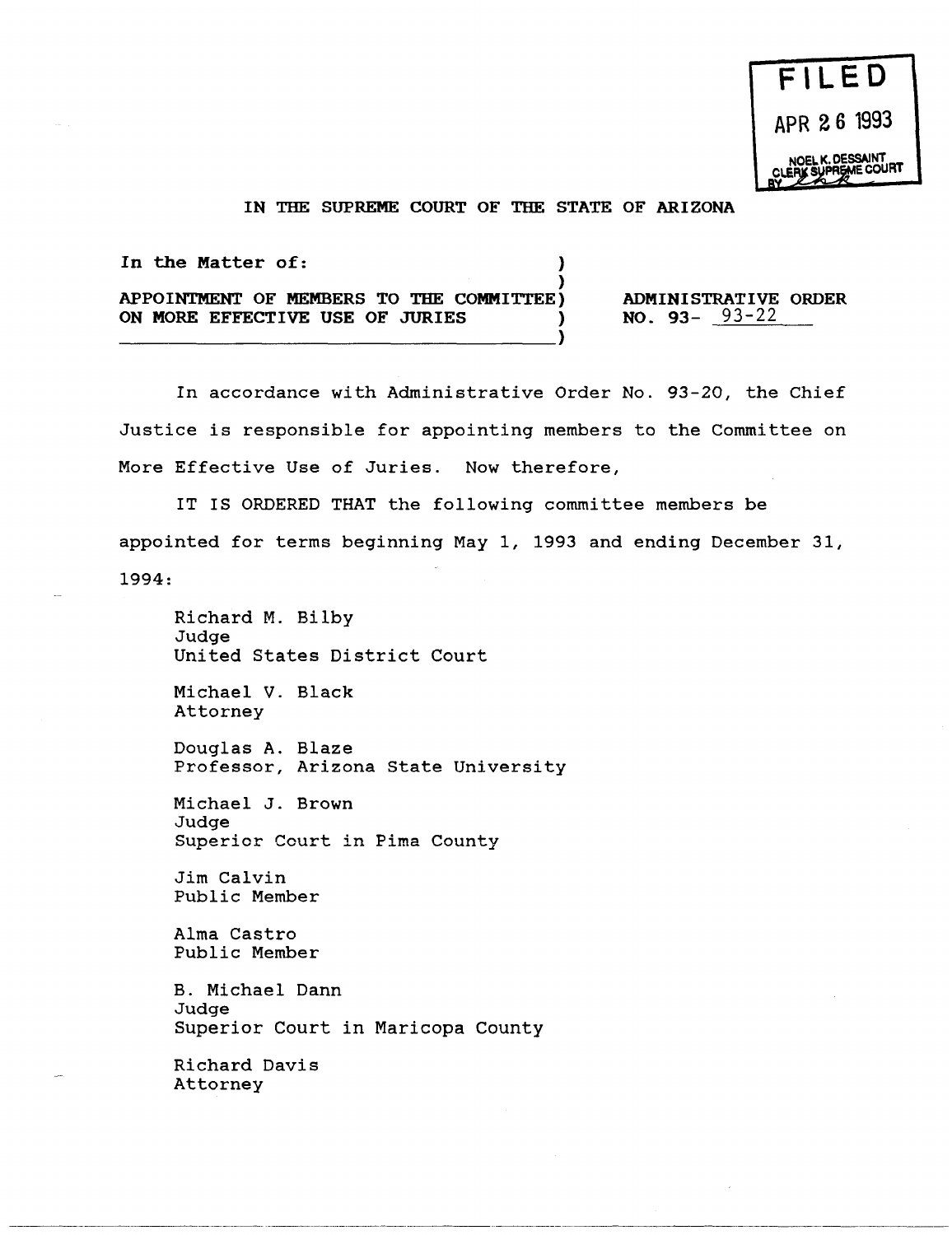Booker T. Evans, Jr. Attorney Hugh Gallagher Court Administrator Superior Court in Maricopa County Peter A. Guerrero Attorney Cindy Kelly Jorgenson United States Attorney Michael A. Lester Judge Phoenix Municipal Court William W. Maledon Attorney Leslie Miller Judge Superior Court in Pima County Allen G. Minker Judge Superior Court in Greenlee County Robert D. Myers Judge Superior Court in Maricopa County James P. Needham Public Member Wade Noble Attorney Susan U. Phillips Professor, University of Arizona Bruce D. Sales Professor, University of Arizona Barry M. Schneider Judge Superior Court in Maricopa County Mara J. Siegel Maricopa County Public Defender Daniel J. Stoops Attorney